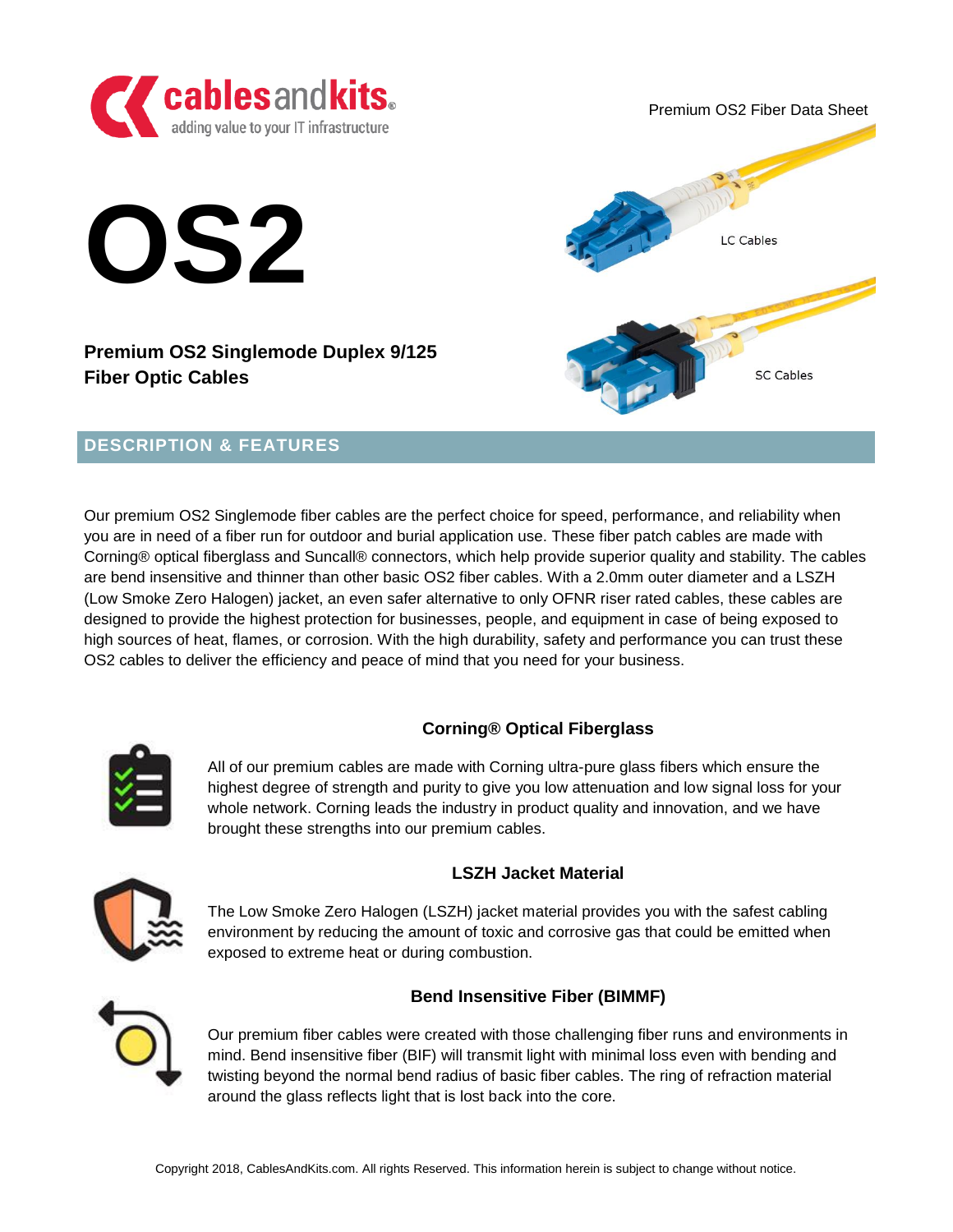# **Ultra Physical Contact (UPC) Polish**



With the Ultra Physical Contact Connectors, these fiber cables will give lower Optical Return Loss (ORL) and Back Reflection than standard PC connectors giving you more reliable signals for data, digital, and telephony applications.

## **Simple Polarity Reversible Function**



These cables allow you to quickly reverse polarity while in the field without the use of any special tools to ensure the correct fiber mapping for optimal data transmission, with fewer cables, in your high-speed, high-density data center space.

## **2.0mm Unibody Cable**



With a smaller fiber cable footprint, these cables will allow you to optimize your high-density data center environment for better airflow, cooling, and cable management.

## **Cable Boot Types**

The premium OS2 fiber cables come in 3 boot/connector types - Standard, Uniboot, and Uniboot Push-Pull Tab, all with *LC to LC* and *LC to SC* connections.

#### **1. Standard "Short" Boot:**

The standard "short boot" and connectors on our premium fiber cables provide you with the normal fiber cable experience with a high quality, unibody connector with the ability to reverse polarity when needed.

#### **2. High-Density Uniboot:**

High-density uniboot / unibody fiber optic cables have two fibers carried through a single jacket with a lower profile boot, reducing the size and surface area of the cables when compared to standard fiber optic cables, but continuing to provide the reliable performance from industry standard connectors. Uniboot fiber cables reduce cable management requirements and allow for better airflow. The smaller "short boot" connector on our premium fiber cables makes it easy to reverse the polarity of the cables when needed.

## **3. High-Density Uniboot Push-Pull Tab:**

High-density push-pull tab boots and connectors on these OM4 fiber optic cables have a special tab that will allow easy insertion and removal of the connector without the need to access the boot or connector. The slim, low profile uniboot design allows this high-density installation cabling to be used with minimal cable management and save space in your network setup. These fiber cables have the same type of short boot connector as the regular uniboot/unibody cables, but with the push-pull tab, still allowing you to reverse the polarity when needed.